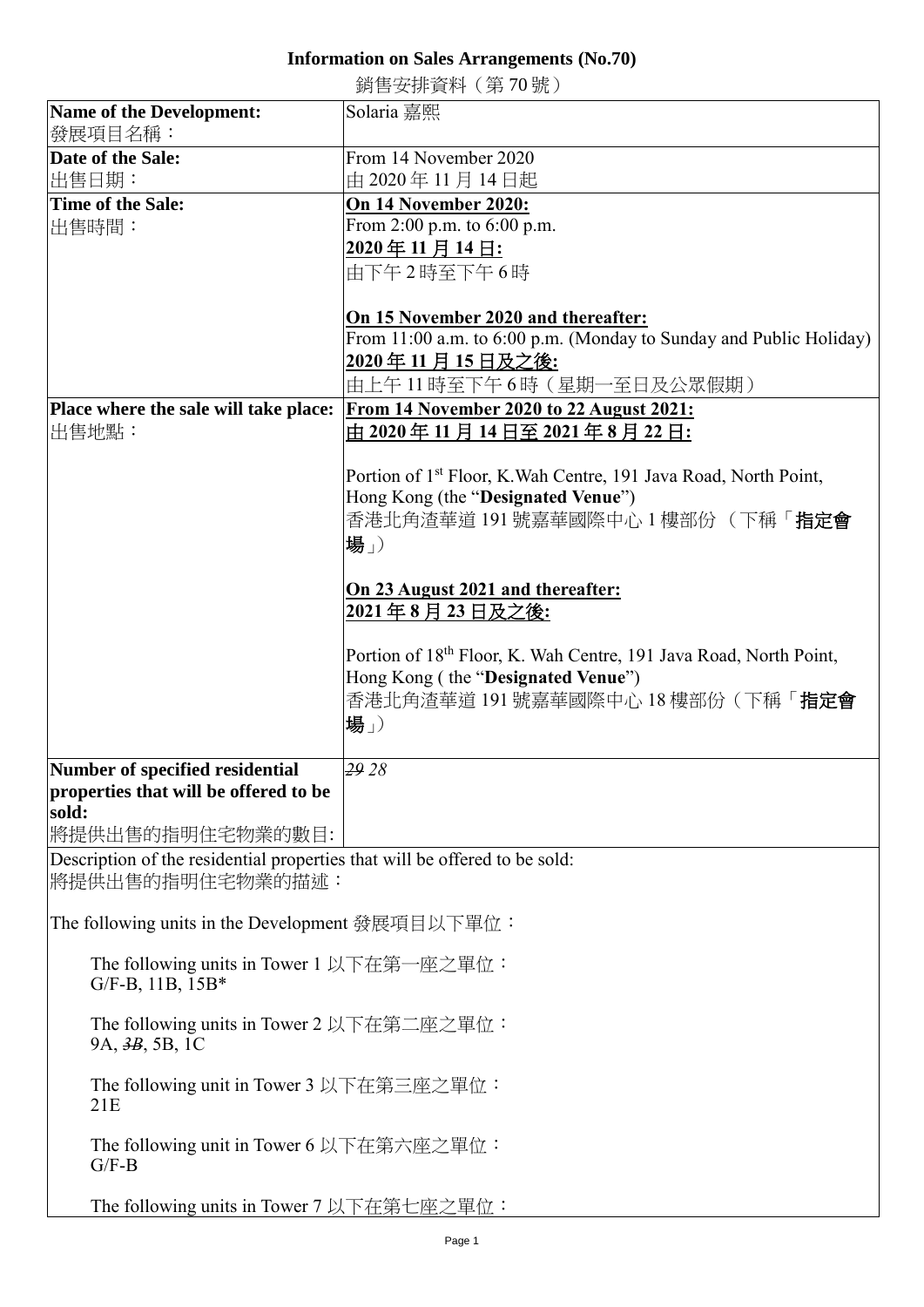5A, 7A\*, 8A, 10A, 12A\*, 15A\*, 17A<sup>#</sup>, 11C, 16C, 1F

The following units in Tower 8 以下在第八座之單位: 3D, 6D, 8D, 11D, 15D, 18D, 6E, 9E, 15E, G/F-H<sup>@</sup>

\*Sale of these units have been temporarily suspended from 2 February 2021 �� 單位於 2021 年 2 月 2 日起暫不提供出售

<sup>#</sup>Sale of this unit has been temporarily suspended from 29 March 2021 此單位於 2021 年 3 月 29 日起 暫不提供出售

@Sale of this unit has been temporarily suspended from 3 August 2021 此單位於 2021 年 8 月 3 日起 暫不提供出售

The method to be used to determine the order of priority in which each of the persons interested in purchasing any of the specified residential properties may select the residential property that the person wishes to purchase:

將會使用何種方法,決定有意購買該等指明住宅物業的每名人士可揀選其意欲購買的住宅物業的優先 次序:

First come first served, subject to the following:-

If there are 2 or more parties interested in purchasing the same residential property(ies) at the commencement time on any date of sale, balloting will be conducted to determine the order of priority of property selection. In case of any dispute, the Vendor reserves its absolute right to allocate the above residential property(ies) to any person interested in purchasing by any method (including balloting).

以先到先得形式發售,受限於以下條件:

若在任何出售日的出售時間開始時,有兩位或以上人士有意購買同一個住宅物業,將會進行抽籤以決 定揀樓次序。

如有任何爭議,賣方保留最終權利以任何方式(包括抽籤)分配上述住宅物業予任何有意購買的人士。

Persons who are interested in purchasing the specified residential property(ies) ("**Prospective Purchasers**") will be offered and are advised by the Vendor to view the specified residential property(ies) which they intend to purchase before selection and purchase of any of the specified residential property(ies). For details please refer to paragraph (c) of "Other matters" below.

賣方將安排並建議有意購買指明住宅物業之人士(「準買家」)在選購任何指明住宅物業前,參觀其意 欲購買的指明住宅物業。詳情請見下文「其他事項」之(c)項。

The method to be used, where 2 or more persons are interested in purchasing a particular specified residential property, to determine the order of priority in which each of those persons may proceed with the purchase: 在有兩人或多於兩人有意購買同一個指明住宅物業的情況下,將會使用何種方法決定每名該等人士可 購買該物業的優先次序:

Please refer to the above method. 請參照上述方法。

Prospective Purchasers will be offered and are advised by the Vendor to view the specified residential property(ies) which they intend to purchase before selection and purchase of any of the specified residential property(ies). For details please refer to paragraph (c) of "Other matters" below.

賣方將安排並建議準買家在選購任何指明住宅物業前,參觀其意欲購買的指明住宅物業。詳情請見下 文「其他事項」之(c)項。

**Other matters:** 其他事項:

(a). The sale of the specified residential properties offered to be sold under this Information on Sales